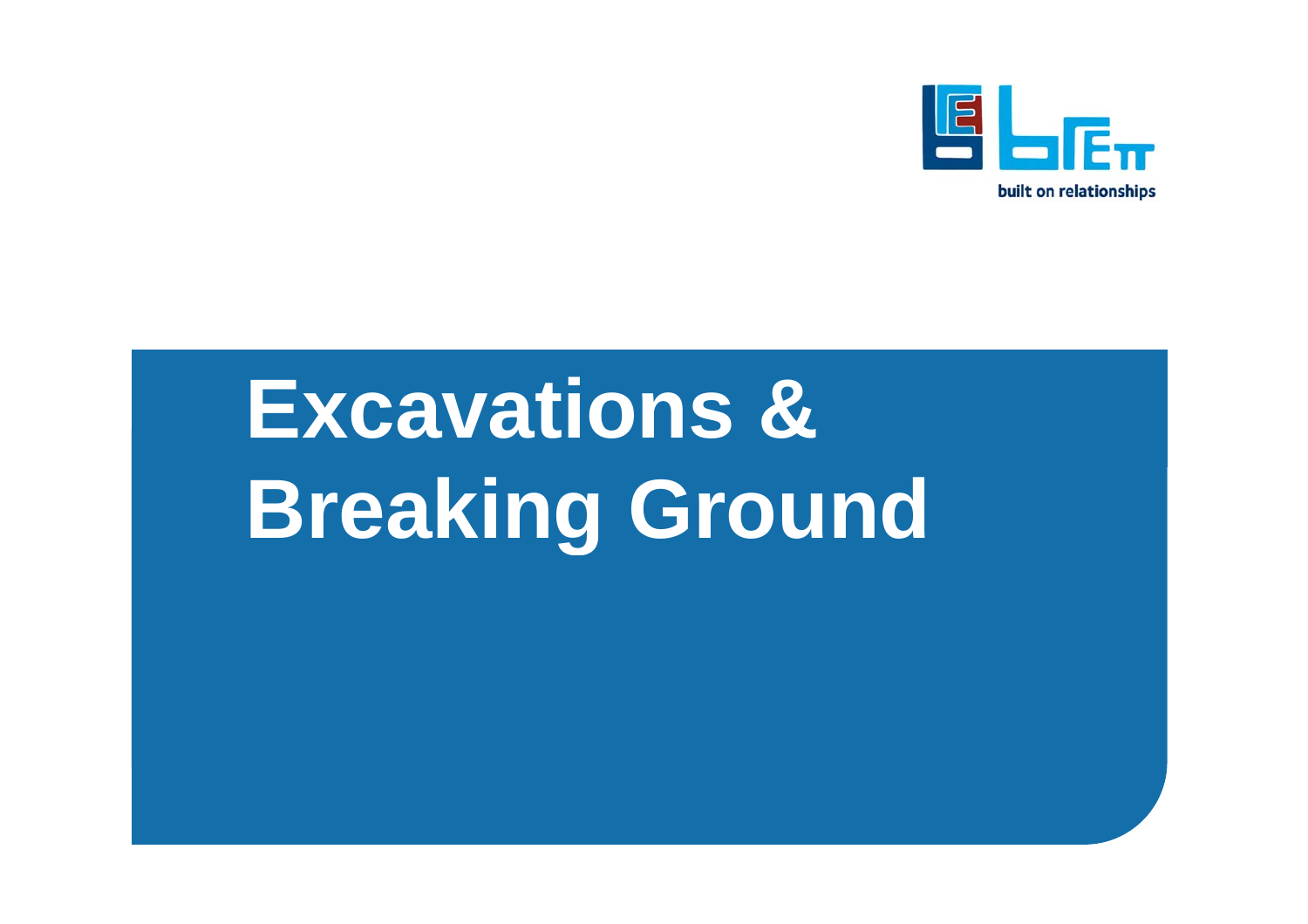#### **Contents**



- Breaking Ground
	- Before you start (planning)
	- Permits
	- **Scanning**
	- Emergency plan
- Excavations
	- Formation
	- Hazards
	- Inspection
- Summary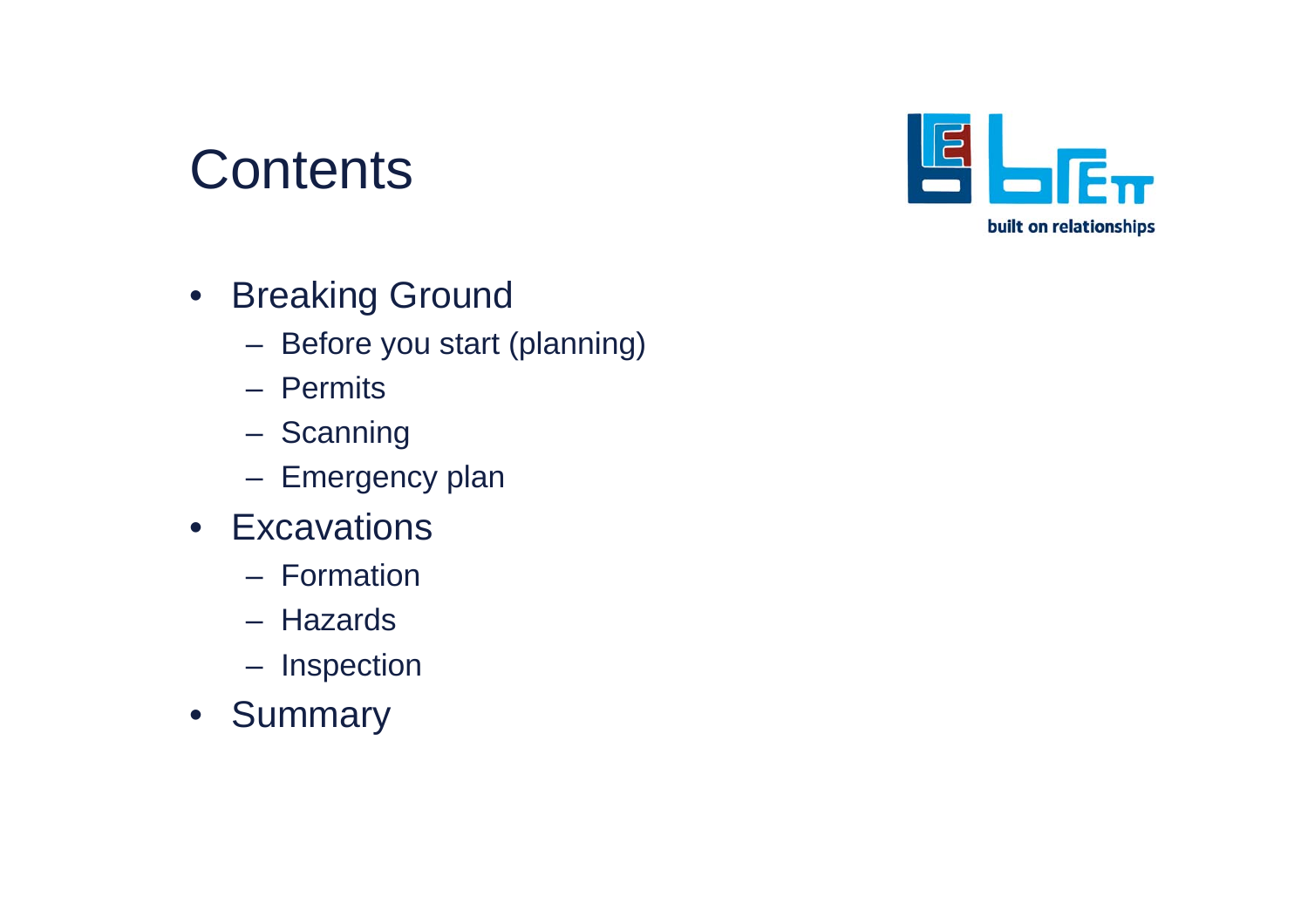# What is breaking ground?



• Any disturbance of the ground – this even includes driving a fence post, or drilling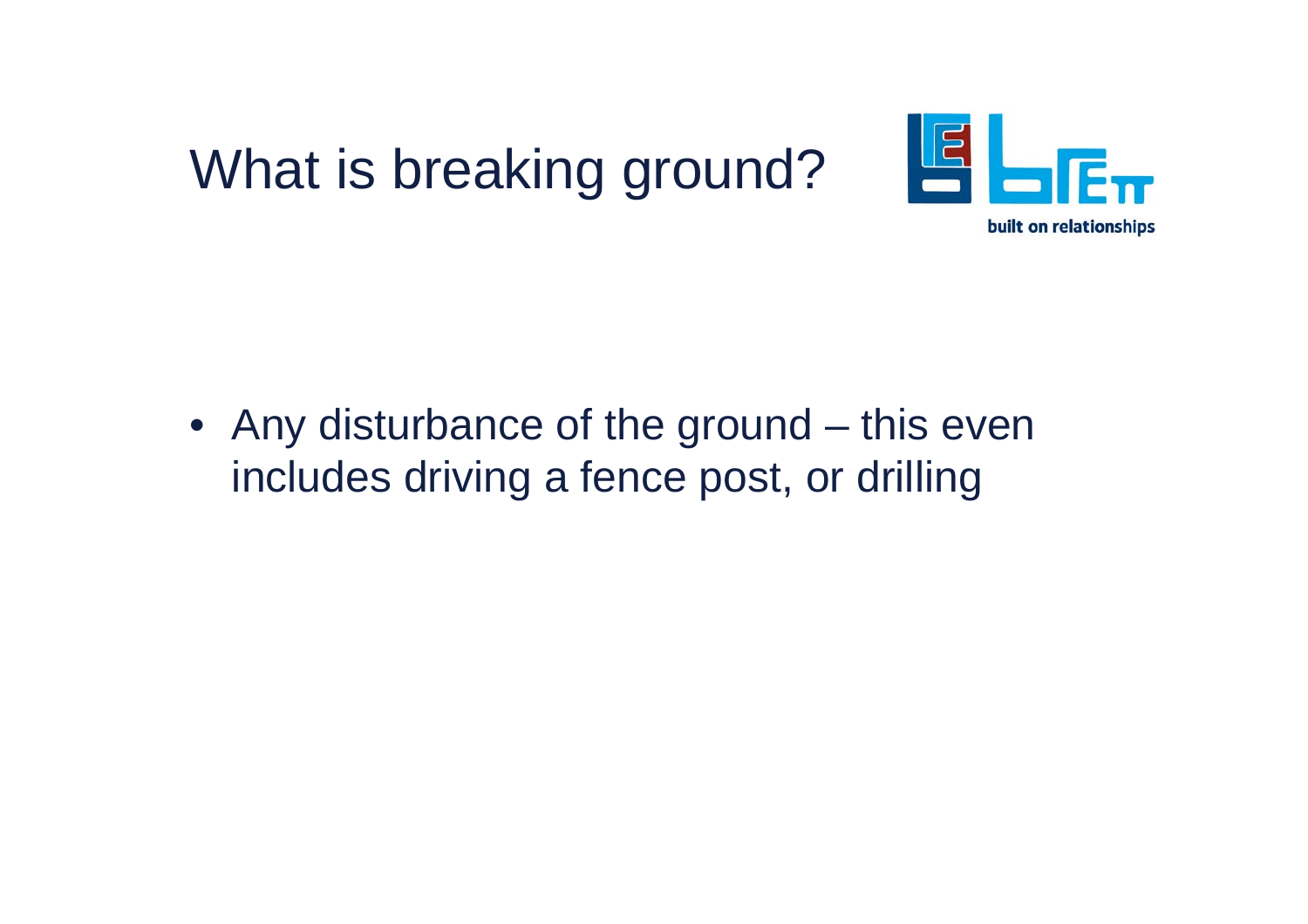# Breaking Ground – before you start



- $\bullet$  Do you have to 'break ground' to carry out the task – avoid it if possible!
- Consult site maps, and service drawings to help identify; power cables, phone & data cables, water & gas pipes and other obstructions.
- Consider the surrounding environment e.g. would you want a large excavation next to an existing structure?
- Consider the possibility of contaminated ground (check site records)

Personal exposure & waste arising disposal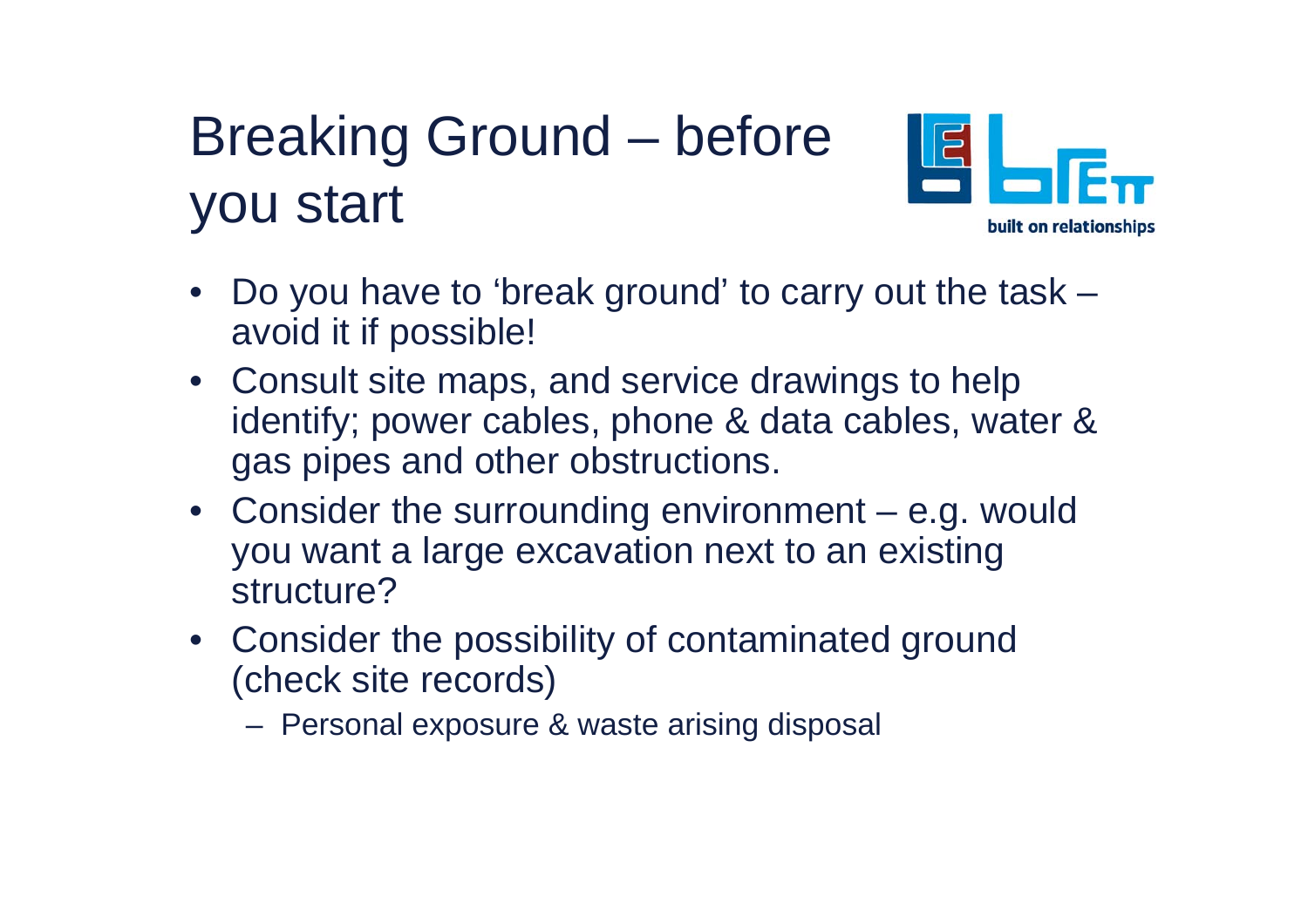# Breaking Ground – before you start



- Before carrying out any work ensure relevant staff (& other site users where applicable) are consulted and are aware of the work being carried out
	- **Hart Community**  There may be other services you are not aware of and are not shown on your plans
- Consult with service providers if you are unsure of service runs or need additional advice

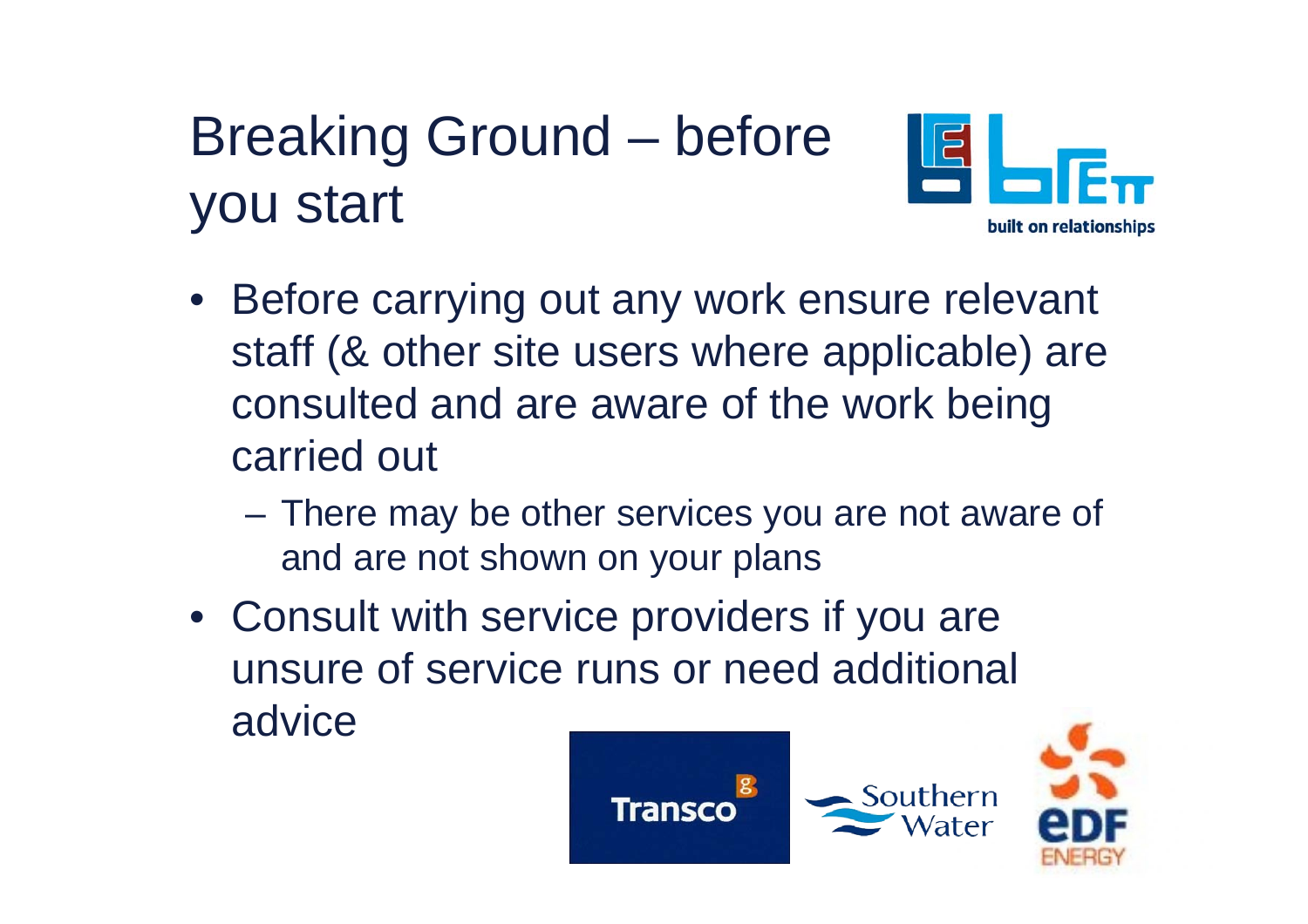# Breaking Ground – permits



- No breaking ground should be carried out without a permit (or high level risk assessment) being completed
- To complete the permit various actions are required;
- Mark out, on the ground, the area of dig include a 1 metre boundary around the perimeter so that it can be included in the scan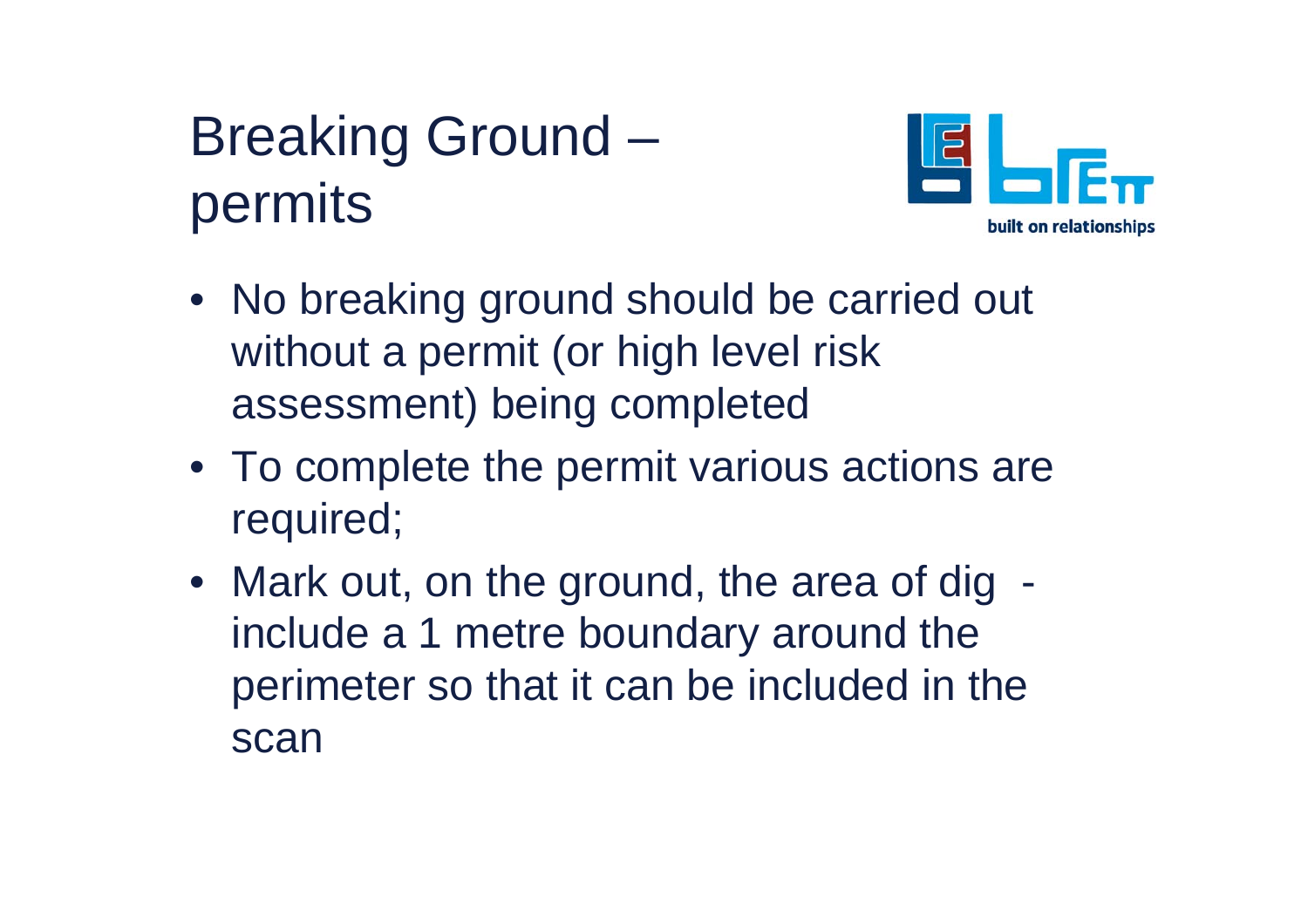### Permits



- Scan the ground with a service tracing tool (e.g. CAT scanner) – this must be within calibration date and used by a trained operator
	- This tool can be used for a variety of cable detection & the trained operator will know the correct mode
- Mark out on the area any known, or discovered services. Next to the line signify the type of buried service – e.g. E for electricity, G for gas, W for water or S for other service
- List any control measures for contaminated ground or suspected munitions

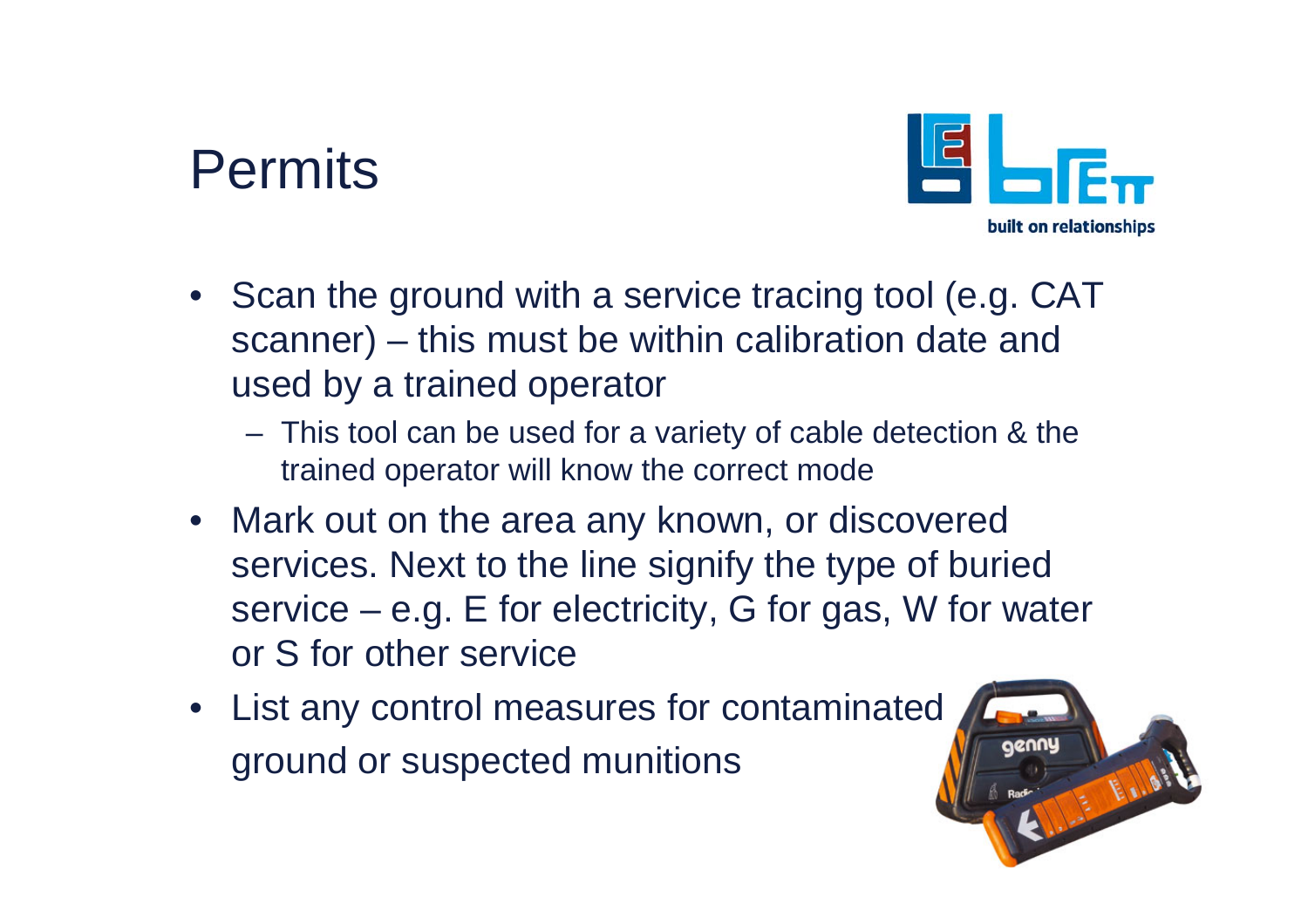#### Permits



- Ensure the machine operator is aware of the significance, and location, of the services
- The machine operator and site responsible person must sign the permit before excavation starts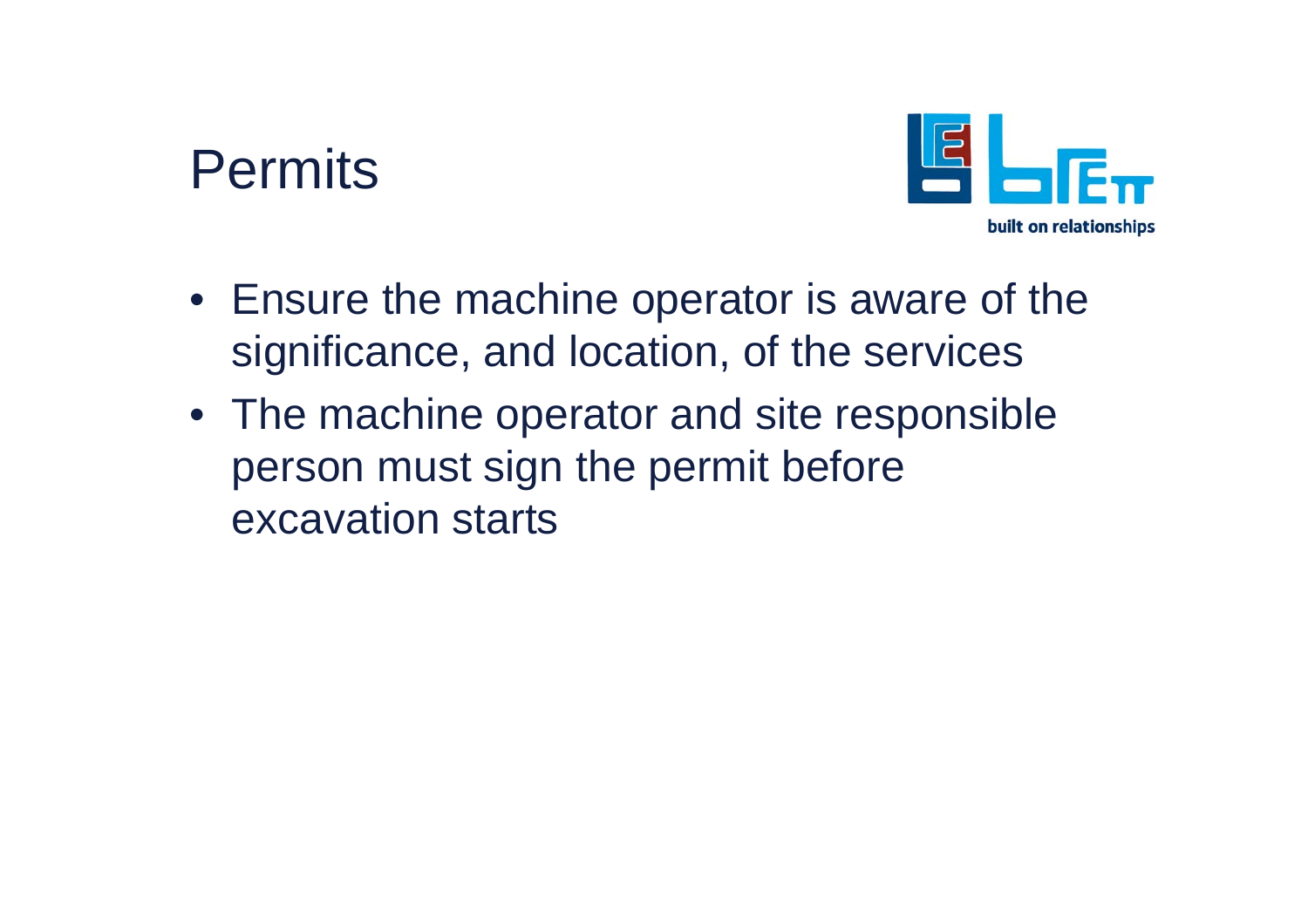# Carrying out the excavation



- Isolate any services crossing the area if reasonably practicable
- Where services are known or suspected a trial hole will be hand dug (using nonpowered, insulated, hand tools) to expose the service, so that it can be properly identified & protected
- The remainder of the identified service will either be left in situ, or hand dug to expose it all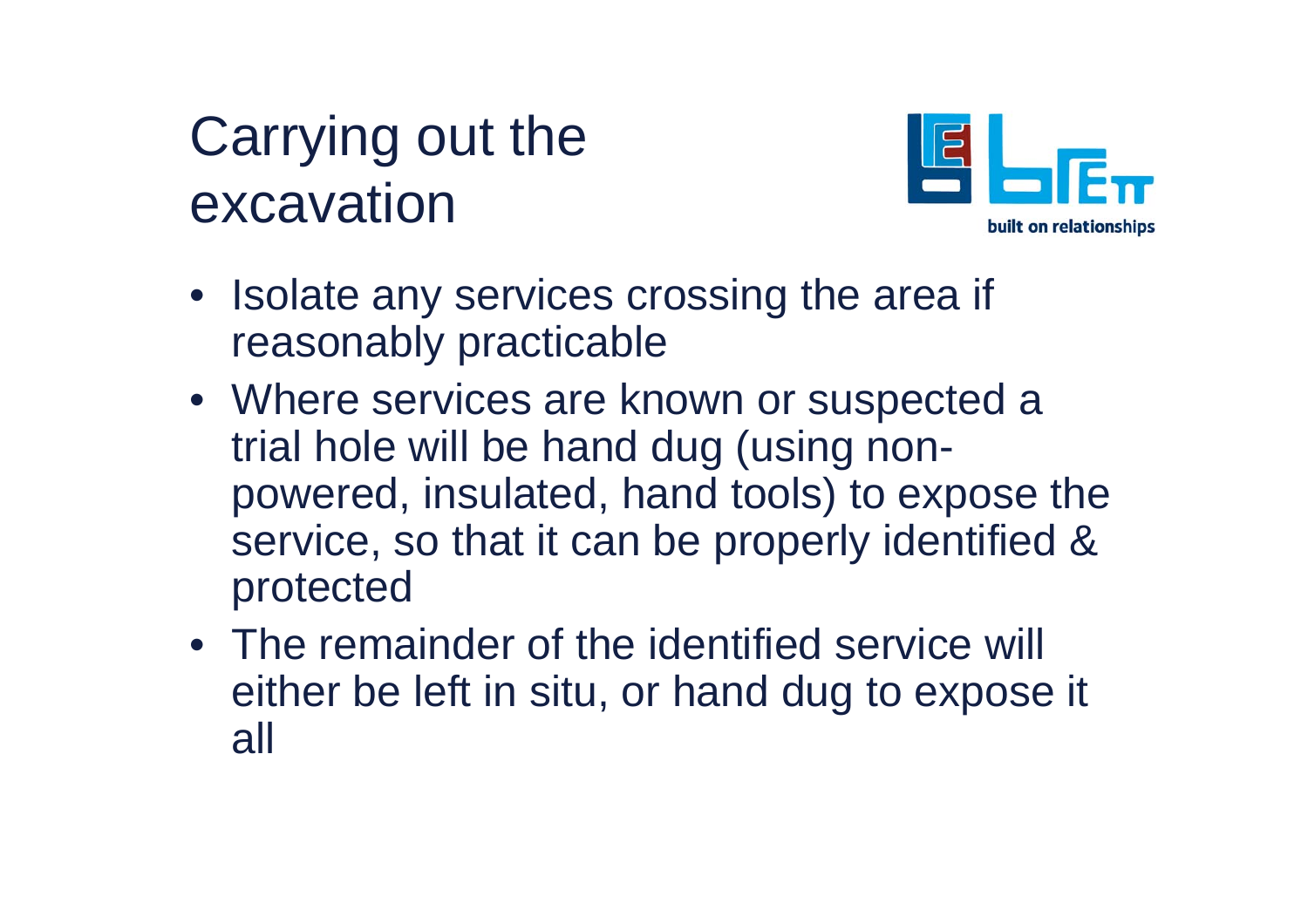## Emergency Plan



- Consider a banksman to inspect the area being exposed if services are suspected
- An emergency plan should be in place before the excavation starts – this will include contact details for
	- **Hart Committee** Service providers
	- **Hart Community** Brett management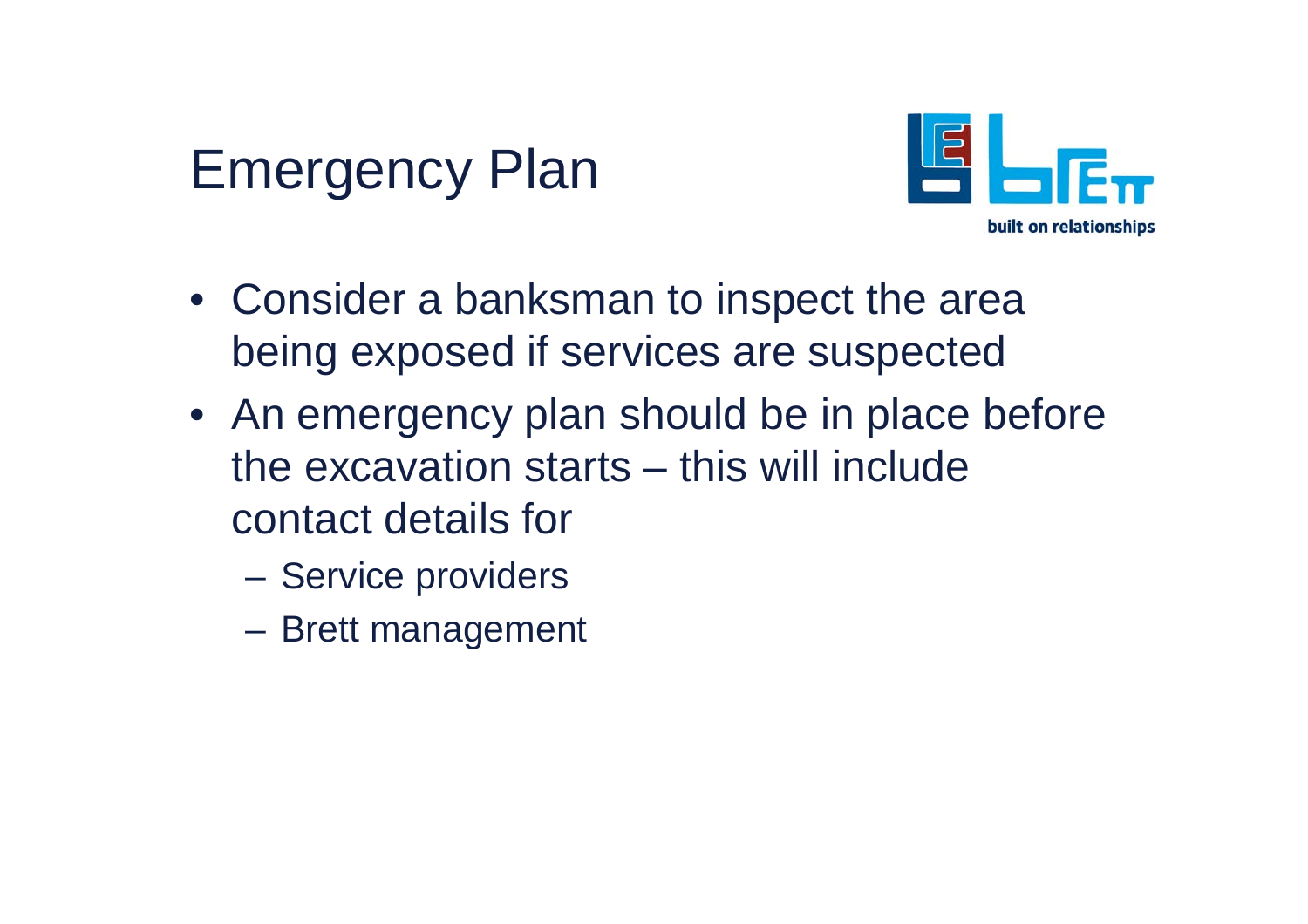# Emergency Plan



- In the event of an electricity cable being struck and exposed to the wiring - if the operator is in a rubber tyred excavator they should remain in the cab and either track away from the service or call for aid
- In the event of striking any other service the excavation should immediately stop and local management contacted
- You should prevent any other people coming into the area.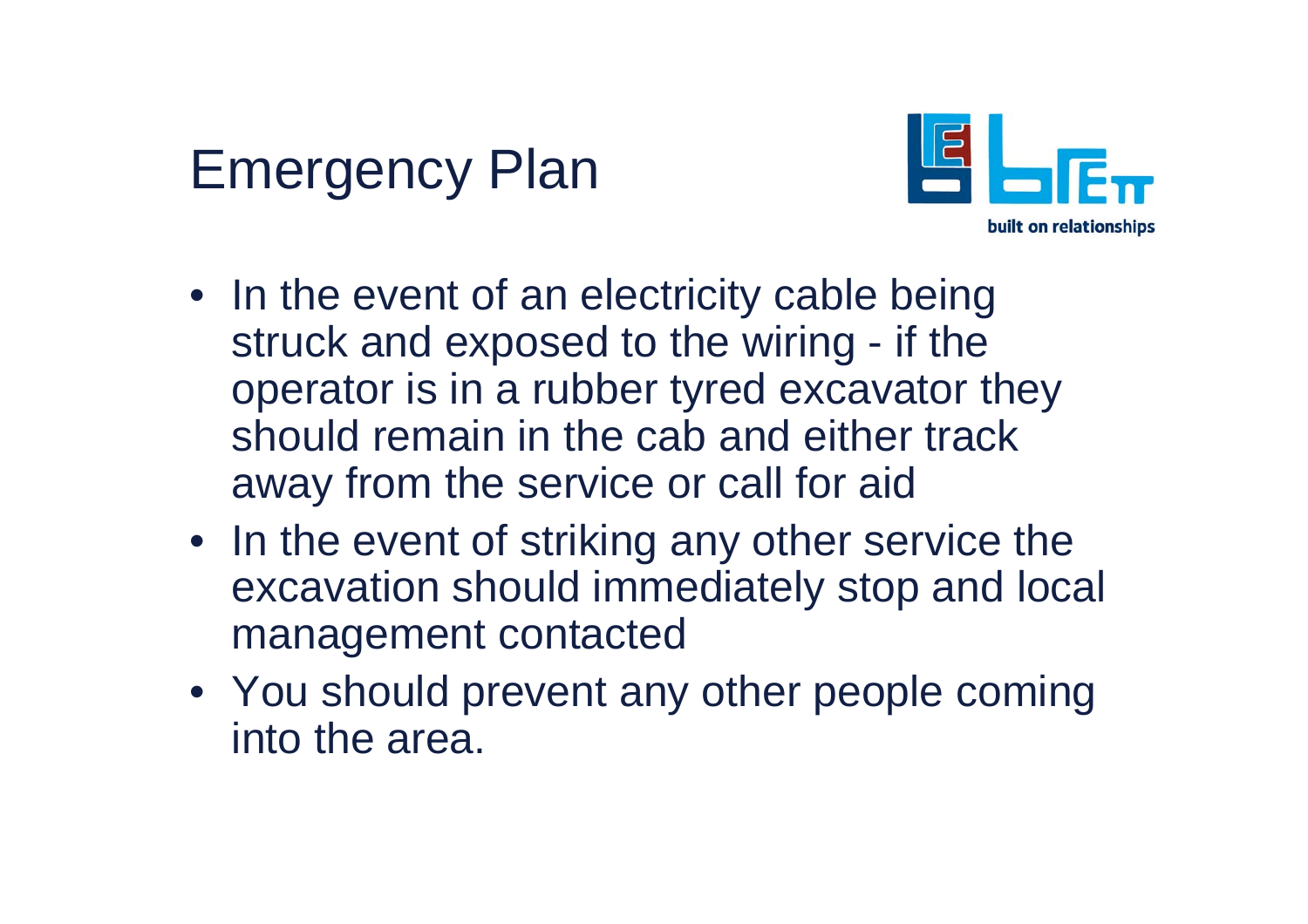

- Neither the shallowness of an excavation or the appearance of the ground should be automatically taken as indications of safety.
- Check the soil types and decide which type of support system is required in consultation with a competent person before the excavation starts.
- Erect suitable barriers to guard the excavation to prevent access by unauthorised persons.

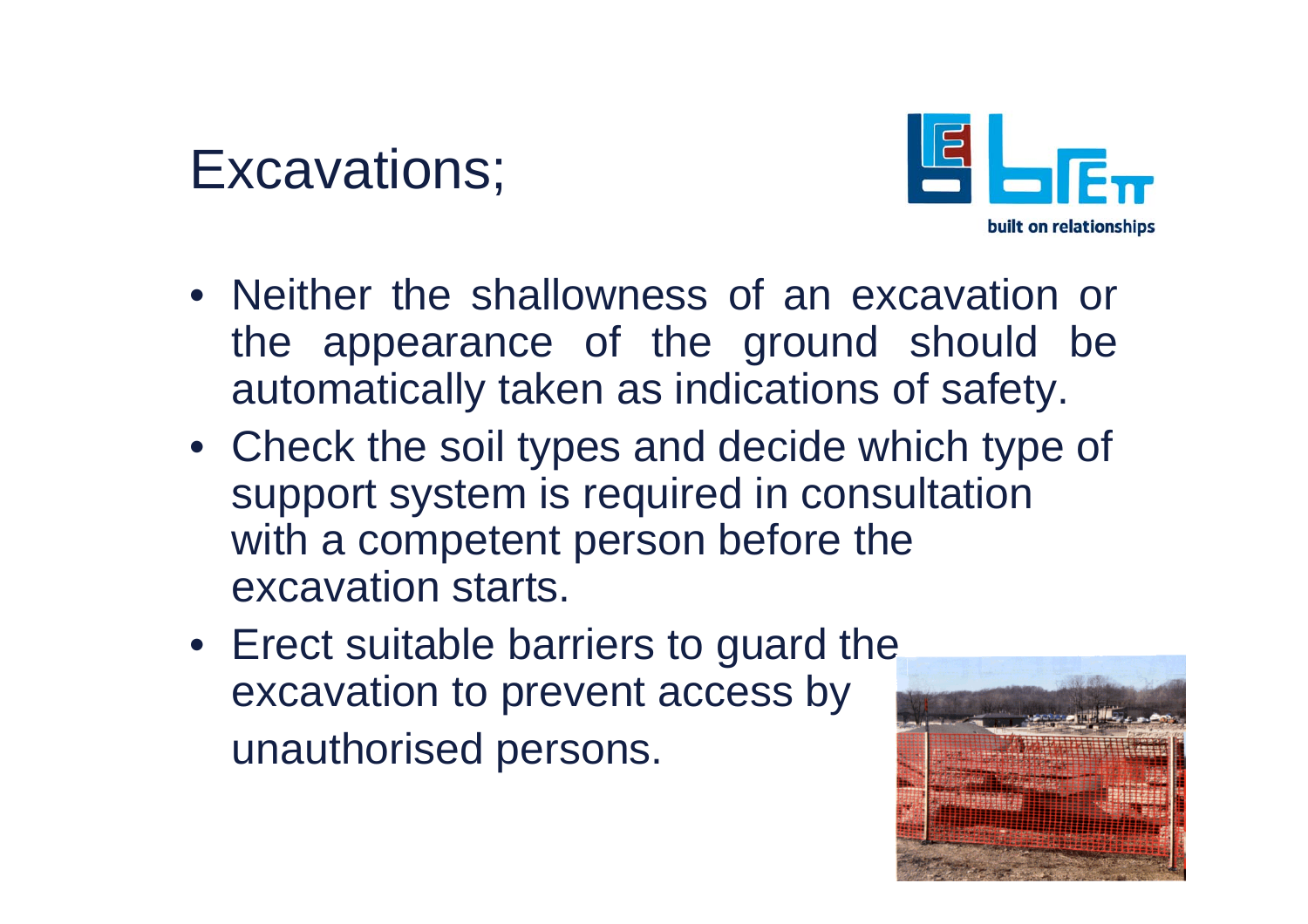

- Ensure that adequate and sufficient ladders are provided for safe access
- Ensure mobile plant is not parked next to an excavation; the weight of the plant could cause a collapse and the exhaust gases can enter the excavation reducing the oxygen content.
- Additionally do not store butane, propane or other gases denser than air next to an excavation
- Any haul routes or pedestrian routes are directed away from excavations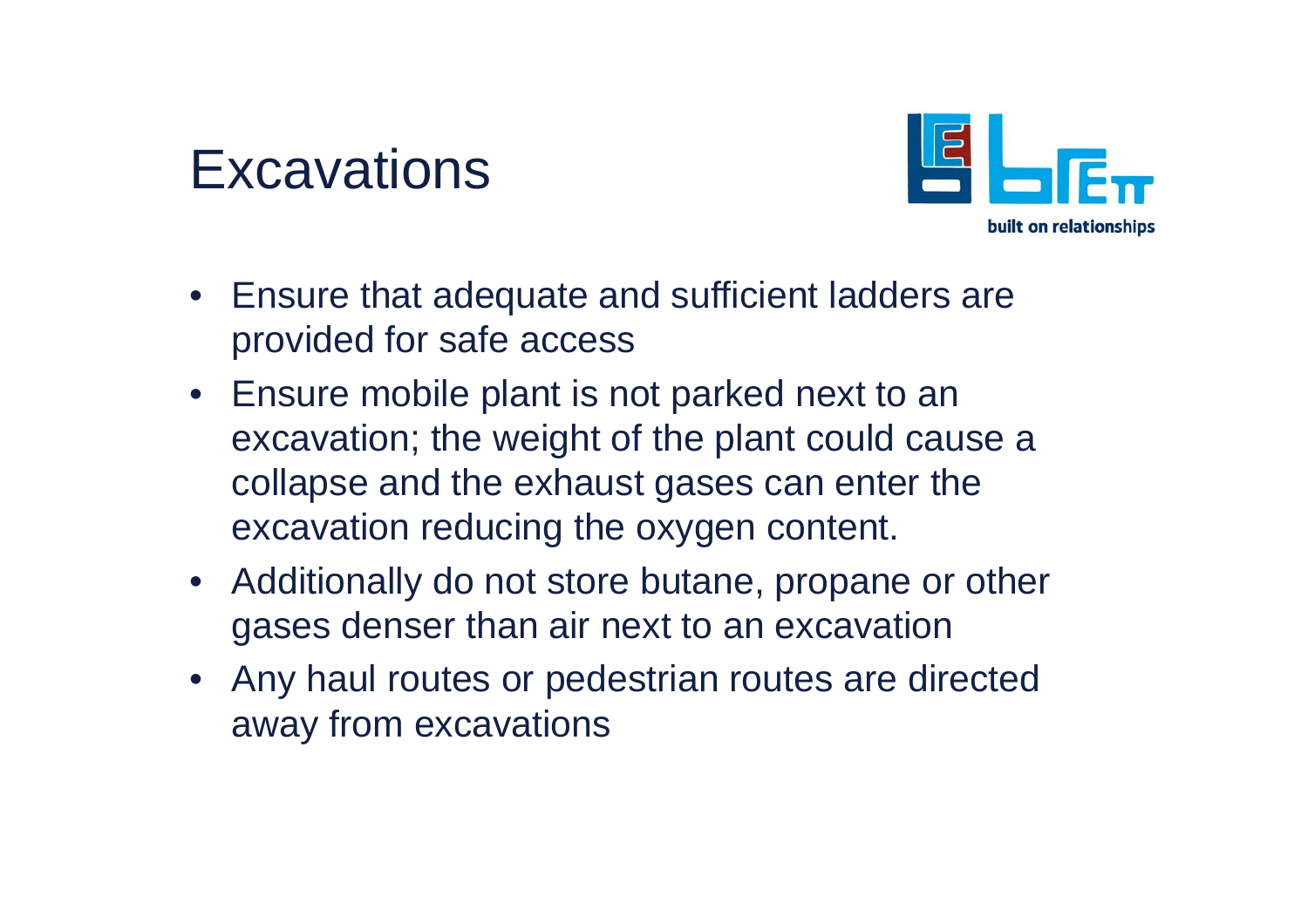

- •Material is not stockpiled adjacent to excavations.
- • [Vibrating compaction equipment is not used near an](http://www.brhgarver.com/picts/projects06.jpg)y excavations if there is a possibility of the vibration causing collapse.
- If there is any doubt about the quality of the atmosphere within the excavation a gas detector is used prior to entry, this must have a current calibration certificate.

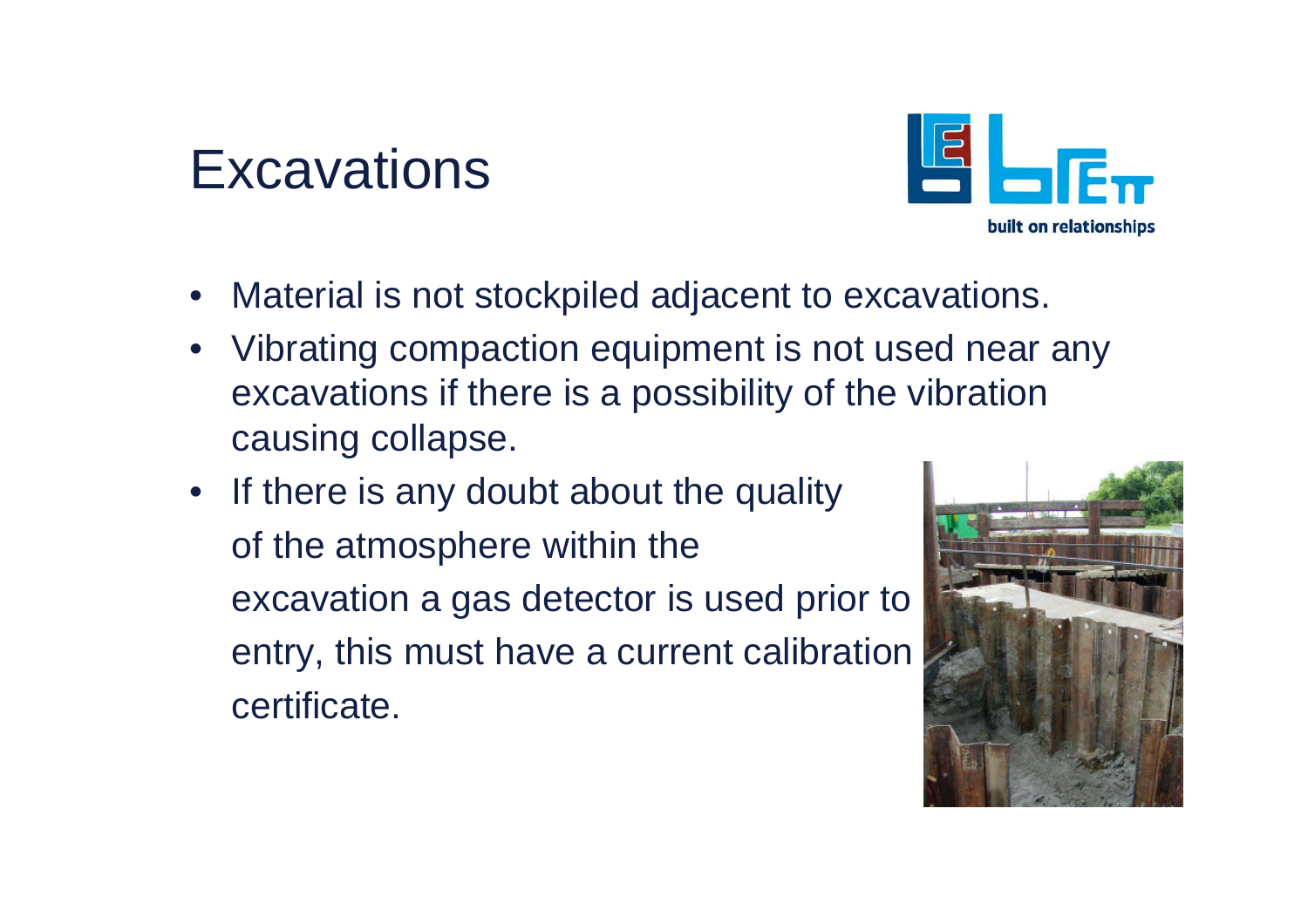

- $\bullet$  An inspection of the excavation is made prior to access each day & is recorded . As a minimum this includes;
	- Ensure all support systems are secure and properly maintained.
	- Check for signs of overstress in the support system or any damage that may have been caused by plant.
	- Check for any water or soil that may be seeping through the support system (Re-inspect after heavy rain).
	- Check for signs of earth peeling or cracking at unsupported faces
	- Check that there are adequate ladders, that they are maintained, secured and used correctly.
	- Check that any gas detector being used is working correctly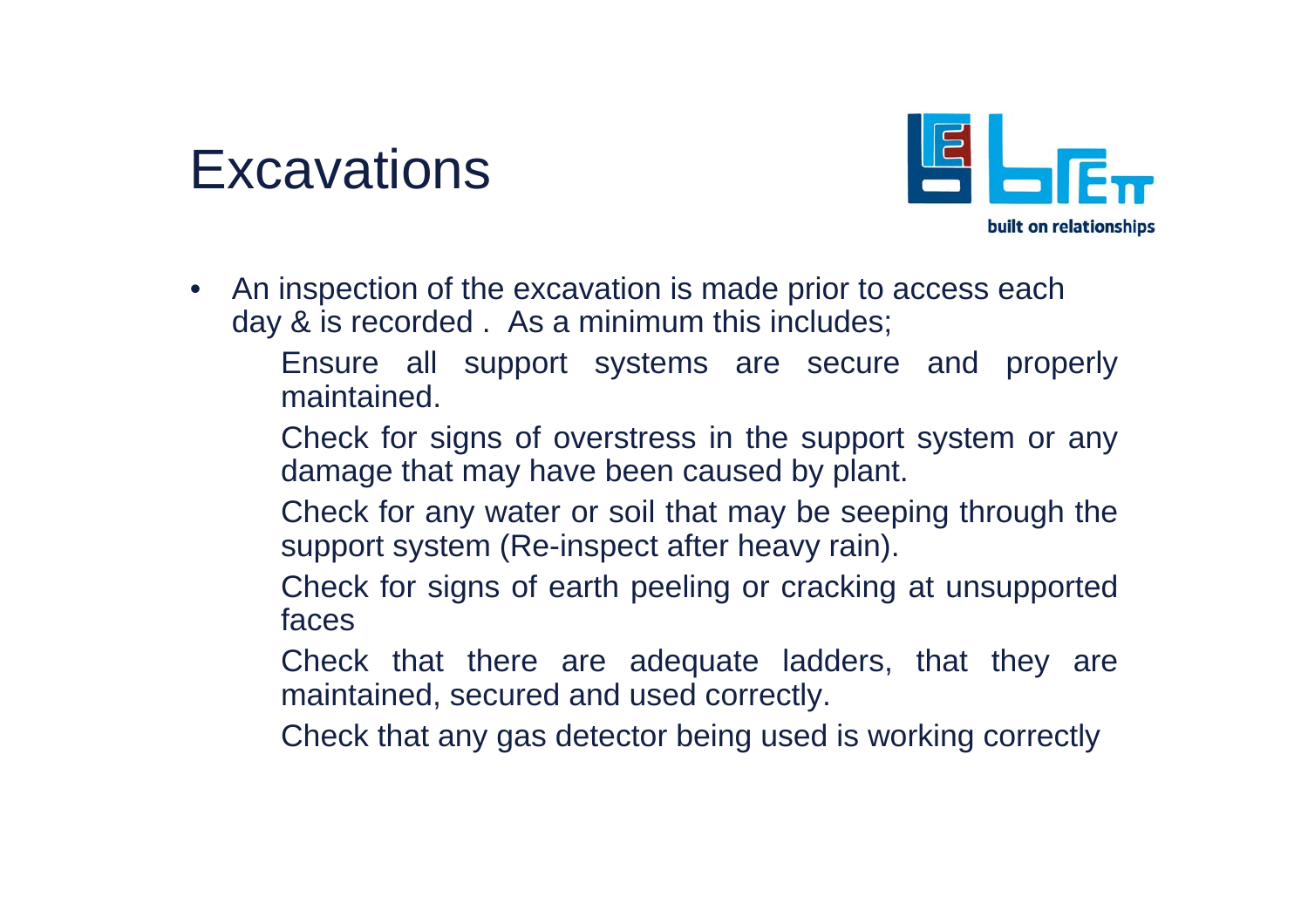

- Any faults detected are reported to the Site Manager immediately and work is stopped until deemed safe.
- Reports are to be kept available for inspection by HSE inspectors at site until work is completed & then for 3 months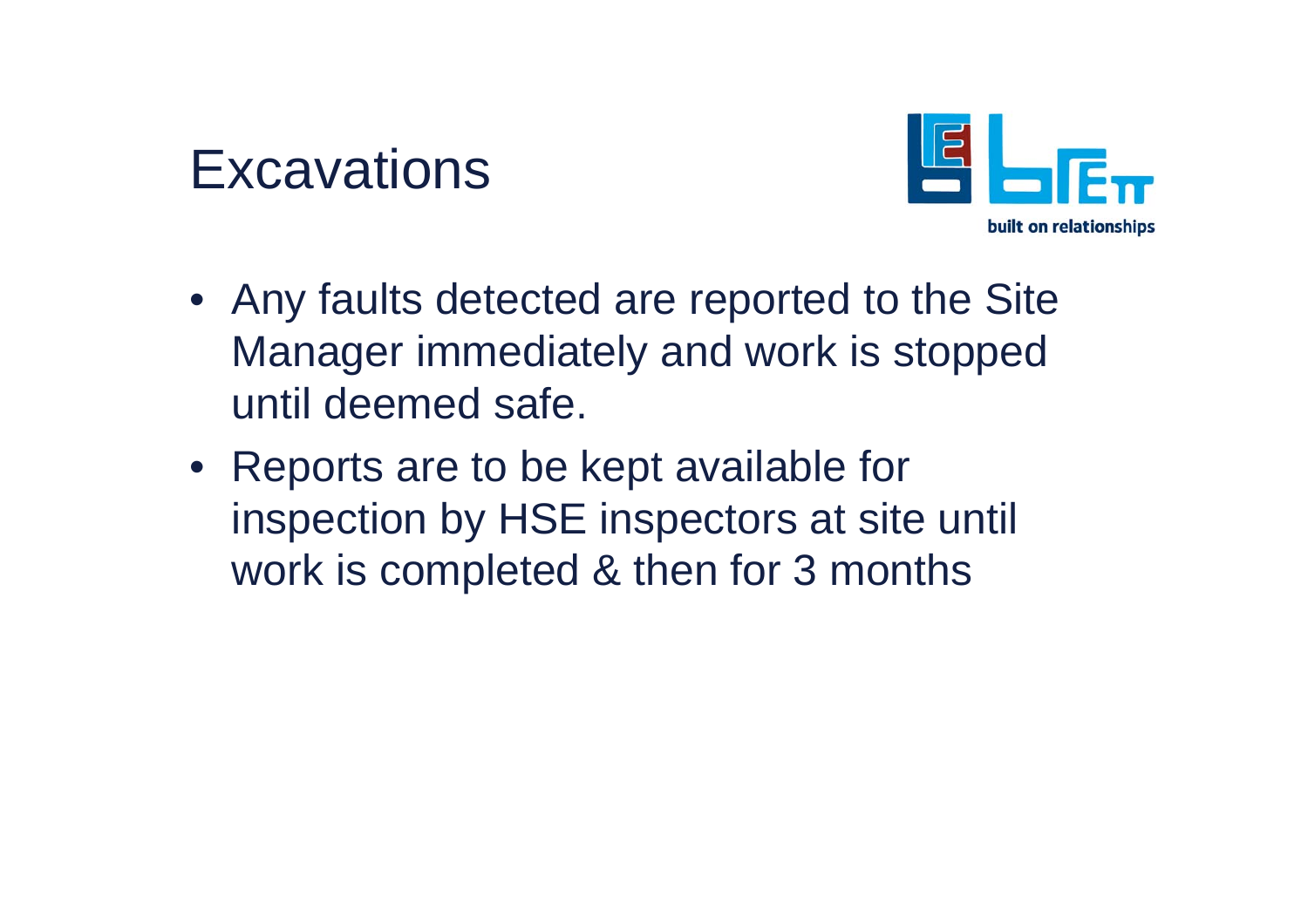# **Excavation** check sheet example

#### **Sample Excavation Checklist:**

To be completed by Competent Person:

Daily and before each shift

After any precipitation, windstorm, thaw, vehicular movement or other activity that might increase hazards

When fissures, tension cracks, sloughing, undercutting, water seepage, bottom bulging, or other similar circum stances occur

When there is any change in the size, location or placement of the spoil pile When there is any indication of change or movement in adjacent structures

| Surface Conditions                                                                                                                                                        | Access and Egress                                                                                                                                 |
|---------------------------------------------------------------------------------------------------------------------------------------------------------------------------|---------------------------------------------------------------------------------------------------------------------------------------------------|
| No Cracks or Cracking<br>Spoil piles set back 2 feet from edge<br>No equipment or materials stored near edge<br>Water in excavation pumped out<br>No sources of vibration | Trench access every 25 feet<br>Stairs, ladders, and ramps set properly<br>Extend 36" above ex cavation<br>No metal ladders near electrical lines. |
| Shoring and Shielding                                                                                                                                                     | Banks and Sides of Slope or Trench                                                                                                                |
| In place<br>Appropriate for loads expected<br>Hydraulic cylinders, if used are not leaking                                                                                | No Cracks or Cracking<br>No Spalling<br>Slope of 1.5 (width) to 1 (depth)                                                                         |
| <b>Existing Utilities</b>                                                                                                                                                 | Sources of fumes or gases                                                                                                                         |
| Support adequate<br>Utilities identified and protected                                                                                                                    | Eliminated in area of Excavation                                                                                                                  |
| Vehicular Traffic                                                                                                                                                         | Surface Crossing                                                                                                                                  |
| Eliminated in area of Excavation                                                                                                                                          | Prohibited unless<br>Rated for 4 times expected load<br>Minimum 20" wide<br>Fitted with Railings at base and 36" height                           |
| Spoil Piles                                                                                                                                                               | Extend 24" past trench walls on each side                                                                                                         |
| Temporary Pile at least 2 feet from excavation<br>Perm anent Pile location and transportation means identified prior to initiating ex cavation                            |                                                                                                                                                   |
| Any water leaking from Temporary Pile directed away from excavation                                                                                                       |                                                                                                                                                   |
| Any other potential hazards:                                                                                                                                              |                                                                                                                                                   |
| Note Weather conditions:                                                                                                                                                  |                                                                                                                                                   |
| Name:                                                                                                                                                                     |                                                                                                                                                   |
|                                                                                                                                                                           | Signature:                                                                                                                                        |
| Date:                                                                                                                                                                     | Excavation Purpose:                                                                                                                               |